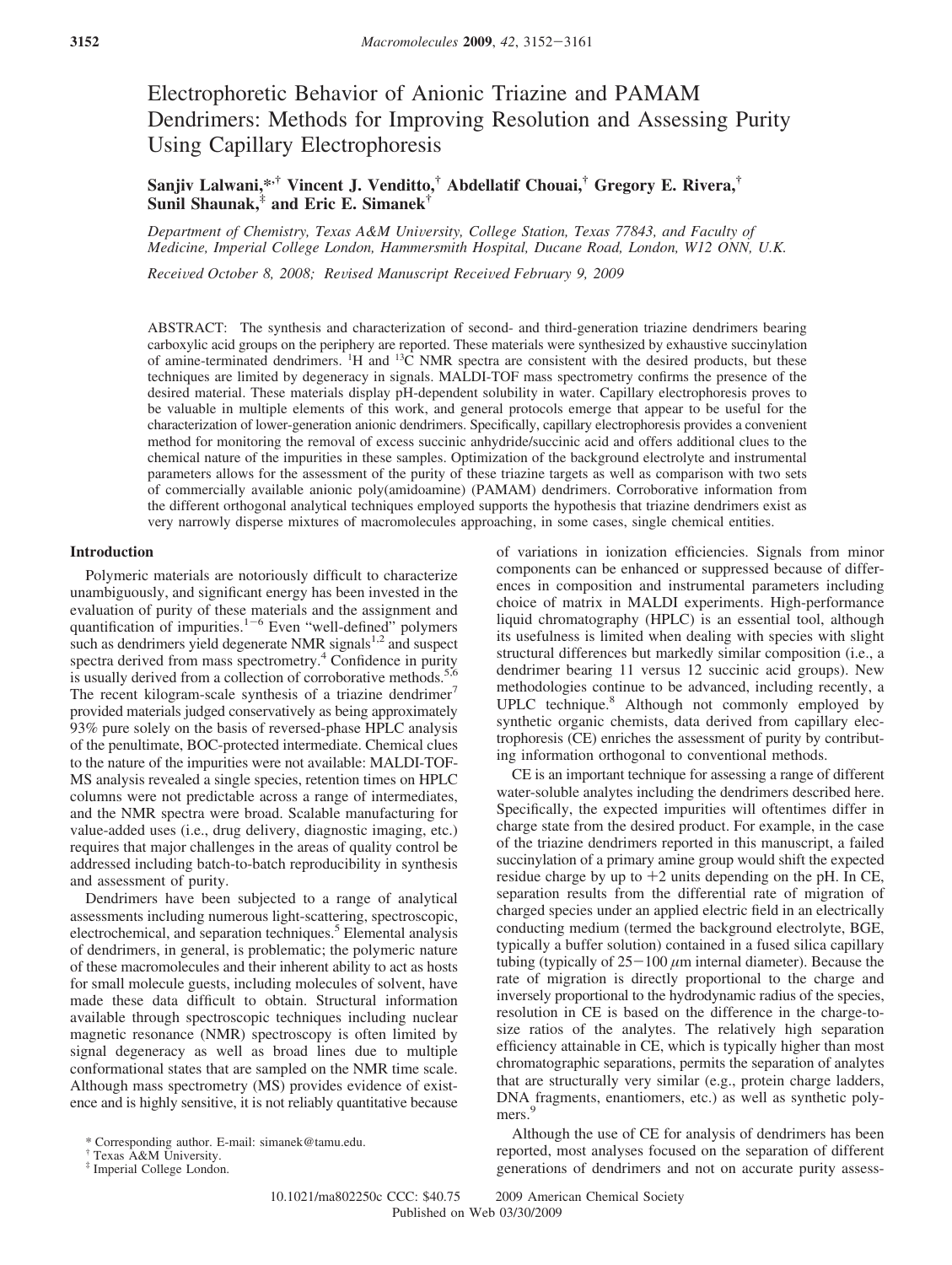**Chart 1. Structures for Second-Generation Triazine Dendrimer (Top Left), Third-Generation Triazine Dendrimer (Top Right), Second-Generation DAB-PAMAM-S Dendrimer (Bottom Left), and Generation 1.5 DAB-PAMAM-C Dendrimer (Bottom Right)**



ments and physicochemical characterizations within a single generation. Huang et al. presented the results of an elegant and thorough study on the effect of pH and ionic strength on the mobility of second- to fifth-generation cascade polymers and identified the effects of counterion binding on charged spheres.<sup>10</sup> Seyrek et al. reported a previously unnoticed electric-field dependency on the mobility of carboxylate second- to fifthgeneration dendrimers.<sup>11</sup> Shi et al. used CE, among other techniques to characterize generations two to seven succinamic acid derivatives of ethylenediamine-core PAMAM dendrimers.<sup>12</sup>

Using CE to assess purity, however, introduces additional challenges: the certainty with which an observed single peak in a CE trace implies monodispersity in the sample is highly dependent on the use of a method optimized to provide maximum resolution. Accordingly, such studies require evaluation of the electrophoretic behavior of dendrimers by careful manipulation of multiple, interdependent, operational parameters, such as, capillary length, BGE composition, and so on. An early study by Brothers et al. hints at the potential for use of CE in the assessment of dendrimer purity wherein the hydrolysis of terminal carboxylate methyl ester groups of generation 1.5 and generation 3.5 dendrimers were described.<sup>13</sup> Our work complements strategies recently reported by Desai et al., who described the use of capillaries coated with polyvinyl alcohol for similar purposes.<sup>14</sup>

Here we report the synthesis and characterization of secondand third-generation triazine dendrimers (Chart 1). CE proves to be valuable in quantitatively monitoring the removal of excess reagent and side-product concentrations: these materials are largely invisible to <sup>1</sup>H NMR spectroscopy and MALDI-TOF-MS. After extensive method development, CE allows for an assessment of the purity of the triazine dendrimers. Comparison of these data with those derived from two classes of commercially available anionic PAMAM dendrimers (Chart 1) allows us to impose limits of confidence and describe needs for further theoretical and experimental efforts in this area.

#### **Experimental Section**

**Materials.** All chemicals for the preparation of the BGEs and all reagents and solvents needed in the succinylation of triazine dendrimers were purchased from Aldrich Chemical Co. (Milwaukee, WI) and used as received. Commercial diaminobutane-core PAMAM carboxylate dendrimers (DAB-PAMAM-C) and diaminobutane-core PAMAM succinate dendrimers (DAB-PAMAM-S) were also purchased from Aldrich Chemical Co. Second- and third-generation, amine-terminated triazine dendrimers were synthesized in our laboratory, as previously reported.<sup>15</sup>

**Capillary Electrophoresis.** All CE separations were obtained using a P/ACE MDQ capillary electrophoresis system with a photodiode array detector (Beckman-Coulter, Fullerton, CA). Bare fused silica capillaries (Polymicro Technologies, Phoenix, AZ) used had an internal diameter of 50  $\mu$ m and typical lengths as follows: total length of the capillary,  $L_t$ , 30.6 cm; length of the capillary from injection point to the detection window, *L*<sub>d</sub>, 20.7 cm. Lengths  $L_t$  and  $L_d$  varied from cartridge-to-cartridge by  $\pm$  0.5 cm. Conditions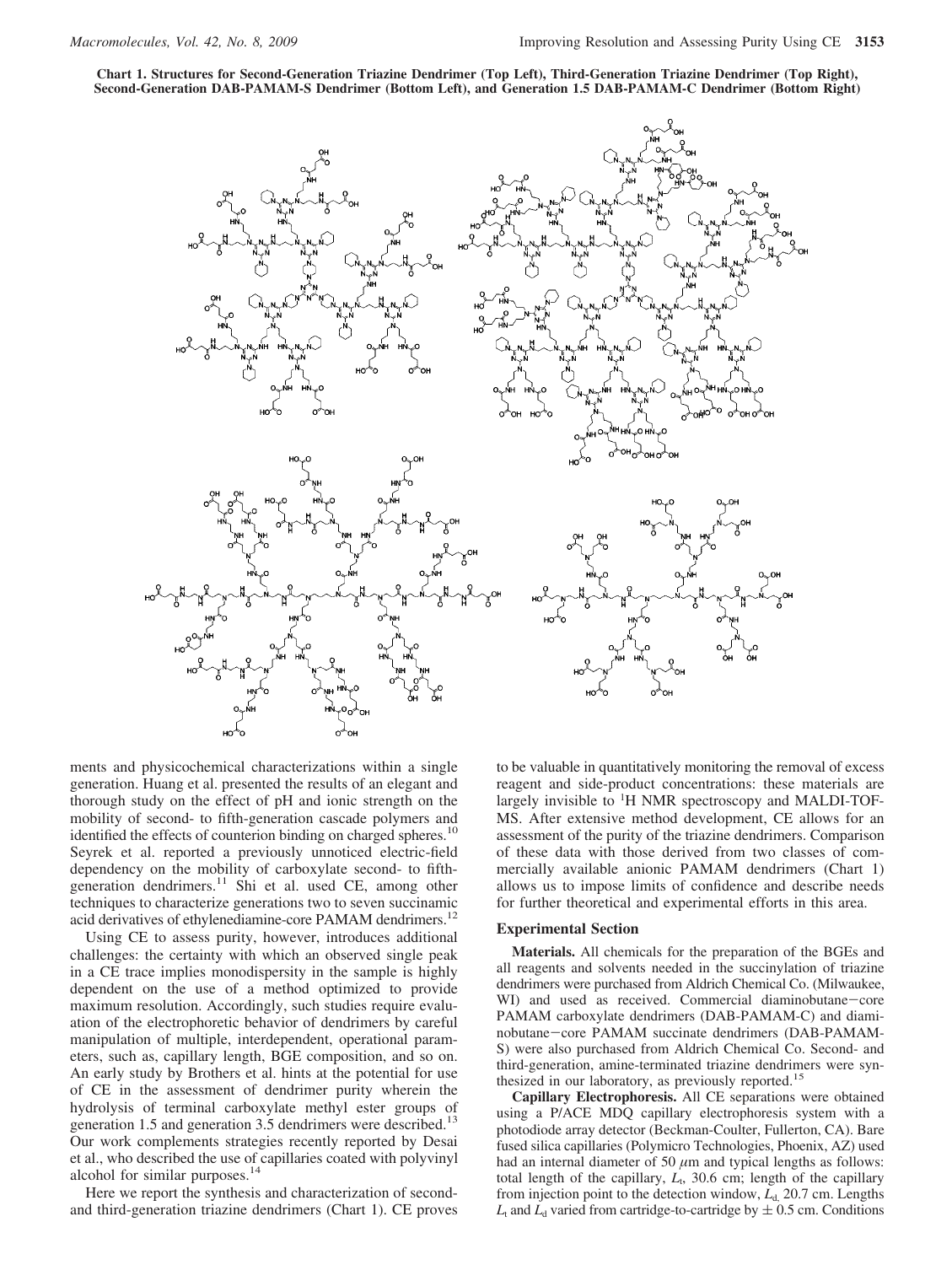

used for all CE experiments were as follows: applied potential, 30 kV; detection wavelength, 214 nm; temperature, 25 °C. For purposes of discussion, representative electropherograms are shown to demonstrate the individual principles.

The different BGEs used were made by first preparing a solution of the buffering species of the desired concentration, followed by titration to the desired pH using the titrant in the pure form (as solid or liquid). Further details on the selection of BGE components and preparation are provided in the Results and Discussion section. Solutions of 0.2 to 0.5% dimethyl sulfoxide (DMSO) in water were used as the neutral marker. Initial accurate estimates of analyte effective mobility were obtained using the pressure-mediated CE (PreMCE) protocol,16 followed by conventional CE runs. The sequence for the conventional CE method was as follows: 0.5 min rinse of the capillary with the BGE at 20 psi; 3 s injection of the neutral marker solution at 0.5 psi; 3 s injection of the sample solution at 0.5 psi, either from the same or the opposite end depending on the polarity; and last, electrophoresis under either positive-to-negative or negative-to-positive polarity, as applicable, with simultaneous detection. When desired, the time scale on the electropherograms was converted to an effective mobility scale using the Microsoft Excel software package.

**Nuclear Magnetic Resonance and Mass Spectrometry Char**acterization. <sup>1</sup>H and <sup>13</sup>C NMR were obtained using a Mercury 300 instrument in  $D_2O$ . Chemical shifts are reported in parts per million on the  $\delta$  scale relative to solvent. MALDI-TOF mass spectra were performed on an ABI Voyager-DE STR mass spectrometer operating in reflected mode using 2,4,6-trihydroxyacetophenone (THAP) as matrix.

**Synthesis of Second-Generation Succinate Triazine Dendrimer.** Succinic anhydride (11.77g, 0.12 mol) was added to a stirring solution of G2 dendrimer (2.87g, 0.97 mmol) dissolved in 150 mL of water:acetonitrile:tetrahydrofuran (2:2:1), followed by diisopropylethylamine (20 mL, 0.12 mol). The reaction was stirred at room temperature for 48 h and was then concentrated in vacuo to afford a thick white gel. The product was then alkalinized to pH 11 using 5% sodium hydroxide and diluted with water. The solution was then added to an Amicon ultrafiltration stirred cell and passed through a YM3 membrane under nitrogen pressure. The retentate was collected and concentrated to yield a white solid (2.94 g, 72.7%). <sup>1</sup>H NMR (D<sub>2</sub>O, δ): 4.00–2.75 (br m, 132H), 2.41 (br s, 48H) 2.00–0.75 (br m, 90H) <sup>13</sup>C NMR (D<sub>2</sub>O, δ): 180.7 175 1 48H), 2.00-0.75 (br m, 90H). 13C NMR (D2O, *<sup>δ</sup>*): 180.7, 175.1, 165.3, 164.8, 164.2, 44.0, 37.0, 33.1, 32.3, 27.0, 25.5. MS (MALDI-TOF): calcd for C189H300N72O36, 4154.39; found, 4155.86 (M +  $H$ <sup>+</sup>.

**Synthesis of Third-Generation Succinate Triazine Dendrimer.** Succinic anhydride (14.1 mg, 0.14 mmol) was added to a stirring solution of G3 dendrimer (21.2 mg, 0.003 mmol) dissolved in 1.1 mL of water:acetonitrile:tetrahydrofuran (5:5:1), followed by diisopropylethylamine (0.20 mL, 1.20 mmol). The reaction was stirred at room temperature for 48 h and was then concentrated in vacuo to afford a thick off-white gel. The product was then alkalinized to pH 11 using 5% sodium hydroxide and diluted with water. The solution was added to an Amicon ultrafiltration stirred cell and passed through a YM3 membrane using nitrogen. The

retentate was then collected and concentrated to yield a white solid (2.94 g, 73%). <sup>1</sup>H NMR (D<sub>2</sub>O,  $\delta$ ): 4.00–2.75 (br m, 180H), 2.41<br>(br s 96H) 2.00–0.50 (br m 210H). <sup>13</sup>C NMR (D<sub>2</sub>O,  $\delta$ ): 181.6 (br s, 96H), 2.00-0.50 (br m, 210H). 13C NMR (D2O, *<sup>δ</sup>*): 181.6, 176.3, 166.7, 165.9, 165.3, 45.2, 38.3, 34.3, 33.6, 29.0, 28.4, 26.1. MS (MALDI-TOF): calcd for C405H648N156O72, 8849.20; found, 8859.50  $(M + H)^+$ .

#### **Results and Discussion**

The Results and Discussion portion of this paper is divided into four sections. The first section describes the synthesis of second- and third-generation succinylated triazine dendrimers including the use of indirect-UV detection CE to monitor the removal of succinic acid by ultrafiltration. The second section describes the process of selecting an appropriate BGE for the analysis of anionic dendrimers by CE. Optimization of resolution by manipulation of the operational parameter  $\beta$  is described in section three. Further attempts to optimize resolution, on the basis of the operational parameter  $\alpha$ , by changing the ionic strength and pH are described in section four. Throughout the discussion, results obtained from the analysis of triazine dendrimers are compared with those obtained from the analysis of commercially available PAMAM dendrimers with a similar number of carboxylic acid groups.17,18 Batch-to-batch variability leads us to report batch numbers for PAMAM lots in the Supporting Information and caution about global conclusions based on the evaluation of a single batch of these materials.

**Synthesis and Characterization of Anionic Triazine Dendrimers.** The synthesis of the amine-terminated triazine dendrimers has been reported.<sup>15</sup> It relies on a divergent, iterative synthetic scheme<sup>19</sup> wherein the triamine core is reacted with a dichlorotriazine bearing two BOC-protected amines, the resulting monochlorotriazine groups are capped with piperidine, and the BOC groups are removed with acid (Scheme 1). Exhaustive succinylation is accomplished using a 10:1 ratio of succinic acid anhydride to amine. Excess reagent and succinic acid were removed by first titrating the reaction mixture to pH 11 using 5% sodium hydroxide solution to saponify the anhydride, followed by ultrafiltration. These materials gave satisfactory <sup>1</sup>H and 13C NMR and appeared to be single high-molecular-weight species by MALDI-TOF MS.

**Quantifying the Excess Succinic Acid Using Capillary Electrophoresis.** Detecting trace amounts of succinic acid is problematic: NMR methods suffer from both signal-to-noise limitations and broad traces. Because succinic acid does not have a strong UV absorbance at 214 nm, indirect-UV detection can be accomplished using CE. A 20 mM BisTris/5 mM phthalic acid buffer (pH  $6.4$ ,  $I = 10$  mM) was used as the BGE, and analysis was done in negative-to-positive polarity (i.e., negatively charged electrode at the injection end of the capillary, also the end farther away from the detector, and positively charged electrode at the outlet end of the capillary, also the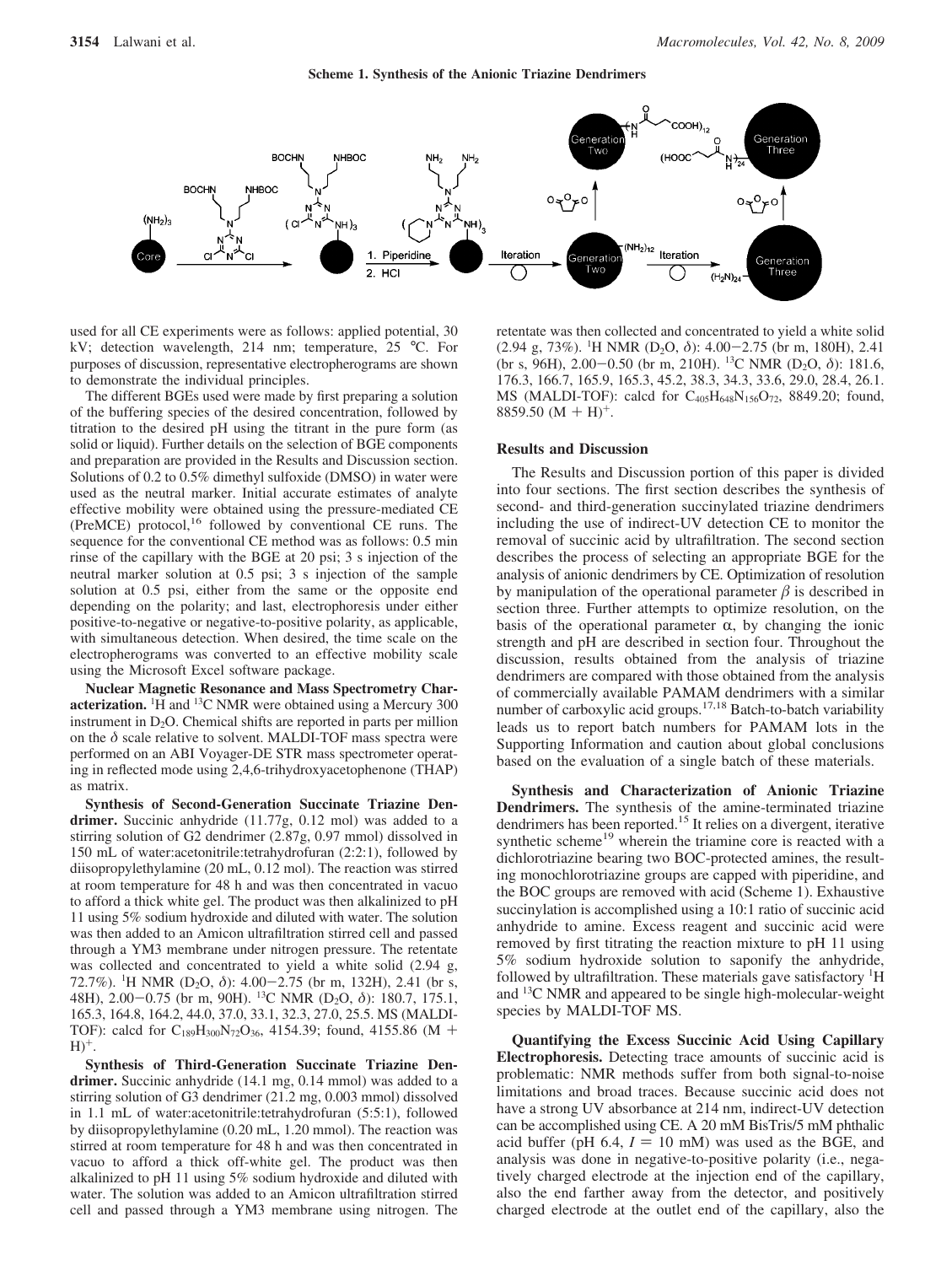

**Figure 1.** Traces for succinic acid calibration standards obtained using indirect-UV detection CE ( $R^2 = 0.999$ ; RSD = 3.48). Inset shows the CE traces for excess succinate in the triazine dendrimer reaction mixture after first and second purification cycles.

end closer to the detector). A calibration curve was obtained by analyzing standard solutions of succinic acid prepared from 0.31 to 2.5 mg/mL prepared by serial dilution. Figure 1 shows the electropherograms for solutions of succinic acid used to obtain the calibration curve.

Solids obtained from the reaction mixture, after being subjected to purification cycles via ultrafiltration, were dissolved in water at a concentration of 25 mg/mL. The solution was analyzed using the indirect-UV detection CE method, and the concentration corresponding to the peak area for the succinic acid signal was determined. Representative traces corresponding to the amount of succinic acid in the second-generation triazine dendrimer reaction mixture are shown as an inset in Figure 1. After the first purification cycle, the concentration of succinic acid was 0.5 mg/mL, corresponding to the removal of ∼97% of the excess succinic acid from the mixture. The concentration of succinic acid after the second cycle of ultrafiltration was 0.15 mg/mL resulting in a material that was >99 wt % dendrimer.

**Selection of an Appropriate Background Electrolyte.** Our choice of an appropriate BGE for the analysis of dendrimers with weakly acidic or weakly basic functional groups was based on five criteria. First, the pH was selected such that the analytes are sufficiently charged to exhibit significant electrophoretic mobility. Second, the concentration was selected such that the BGE exhibits significant buffering capacity. Third, the BGE components were selected such that optimum buffering capacity is obtained at the desired pH with minimal conductivity to minimize the resulting current and as a consequence, Joule heating. Fourth, the closest possible match is obtained between the electrophoretic mobilities of the analytes and the BGE coion to minimize band broadening due to electromigration dispersion (EMD). Lastly, interference from "system peaks" (also known as eigenpeaks) must be avoided.

Because the carboxylated dendrimers of interest bear a significant negative charge at and above pH 9, a borate/lithium buffer was chosen: 100 mM buffer (100 mM solution of boric acid titrated with lithium hydroxide) with a pH of 9.1 (50 mM ionic strength). Unlike every other buffer system where the pH of the solution is dependent solely on the ratio of the concentrations of the weak acid and its conjugate base, borate buffers are unique because of secondary chemical equilibria involving the formation of polyborates; the pH of the solution is dependent on both the ratio of boric acid and its conjugate base as well as the actual concentrations of the two species. However, at a boric acid-to-borate ratio of 1:1, the pH of a borate buffer solution (pH of ∼9.1) becomes essentially independent of the actual concentration of the two species. This becomes a crucial function when the effect of ionic strength on the electrophoretic behavior of selected dendrimers, under constant pH conditions, is explored later in this work. Estimation of the effective mobility values for the anionic dendrimers at pH 9.1 using the PreMCE method<sup>16</sup> combined with the use of the Peakmaster 5.1 software package $20-22$  indicated that the borate/lithium buffer was an ideal BGE due to the similar effective mobilities for borate and the dendrimers and the absence of interfering "system peaks".

**Optimization of Resolution.** *Theory.* Optimization of resolution in CE is guided by the parameters described by Rawjee and Vigh<sup>23</sup> in the following extended resolution equation

$$
R_{\rm s} = \left(\frac{El}{8}\right)^{1/2} \frac{\text{abs}(\alpha - 1)(\alpha + \beta)^{1/2}(1 + \beta)^{1/2}}{(\alpha + \beta)^{3/2}D_2^{1/2} + (1 + \beta)^{3/2}D_1^{1/2}} \qquad (1)
$$

where *E* is the field strength during electrophoresis; *l* is the length of the capillary;  $\alpha$  is the mobility ratio, or the selectivity, which is defined as the ratio of the mobilities of the two analytes being separated;  $\beta$  is the transport coefficient or the "normalized" electroosmotic flow (eof)", which is defined as the ratio of the mobility due to eof and the mobility of the less mobile analyte; and  $D_1$  and  $D_2$  are the diffusion coefficients for the more mobile analyte (1) and the less mobile analyte (2).

Accordingly, high field strengths (i.e., highest potential possible applied across the shortest possible capillary length) favor high resolution: we use 30 kV and ∼31 cm capillaries throughout. These choices represent the upper and lower limits, respectively, in commercially available instrumentation. The choice of a short capillary appears to be counterintuitive to the popular operating principle in chromatography where increasing the column length provides greater resolution; increasing the length of the capillary in CE may predict improved resolution, but, the concomitant decrease in the electric field compensates for this effect, providing no real net gain and instead lengthening the time before the analytes are detected. As such, the use of a longer capillary also results in increased diffusional band broadening, as shown in the formula for the Gaussian bellshaped curve with the spatial variance  $\sigma_x$  (eq 2).<sup>24</sup> Contribution to band broadening resulting from diffusion is dependent on the diffusion coefficient (*D*) of the analyte and the residence time in the capillary prior to detection (*t*, also known as the detection time). Because Joule heating is a concern under high field strengths, it is paramount that BGEs with the lowest possible conductivity are chosen. Although the use of sodium hydroxide as the titrant is commonly reported in the literature, we chose to use lithium hydroxide instead. Lithium borate buffers exhibit ∼15% less conductivity than sodium borate buffers.

$$
\sigma_x^2 = 2Dt \tag{2}
$$

Figure 2 shows the traces obtained from CE analysis of a second-generation triazine dendrimer, a generation 1.5 DAB-PAMAM-C dendrimer, and a second-generation DAB-PAM-AM-S dendrimer. These analytes were chosen because of the similarity in the number of terminal carboxylic acid groups. (See Table 1 for details.) An initial examination of the traces shows a single broad peak for the triazine dendrimer in contrast with multiple narrow peaks for the PAMAM dendrimers. Whereas it is clear that the PAMAM constructs exist as a mixture of materials, the broadening observed for the triazine dendrimer could be attributed to a lack of resolution of a mixture of compounds or, at the other extreme, the sole result of diffusional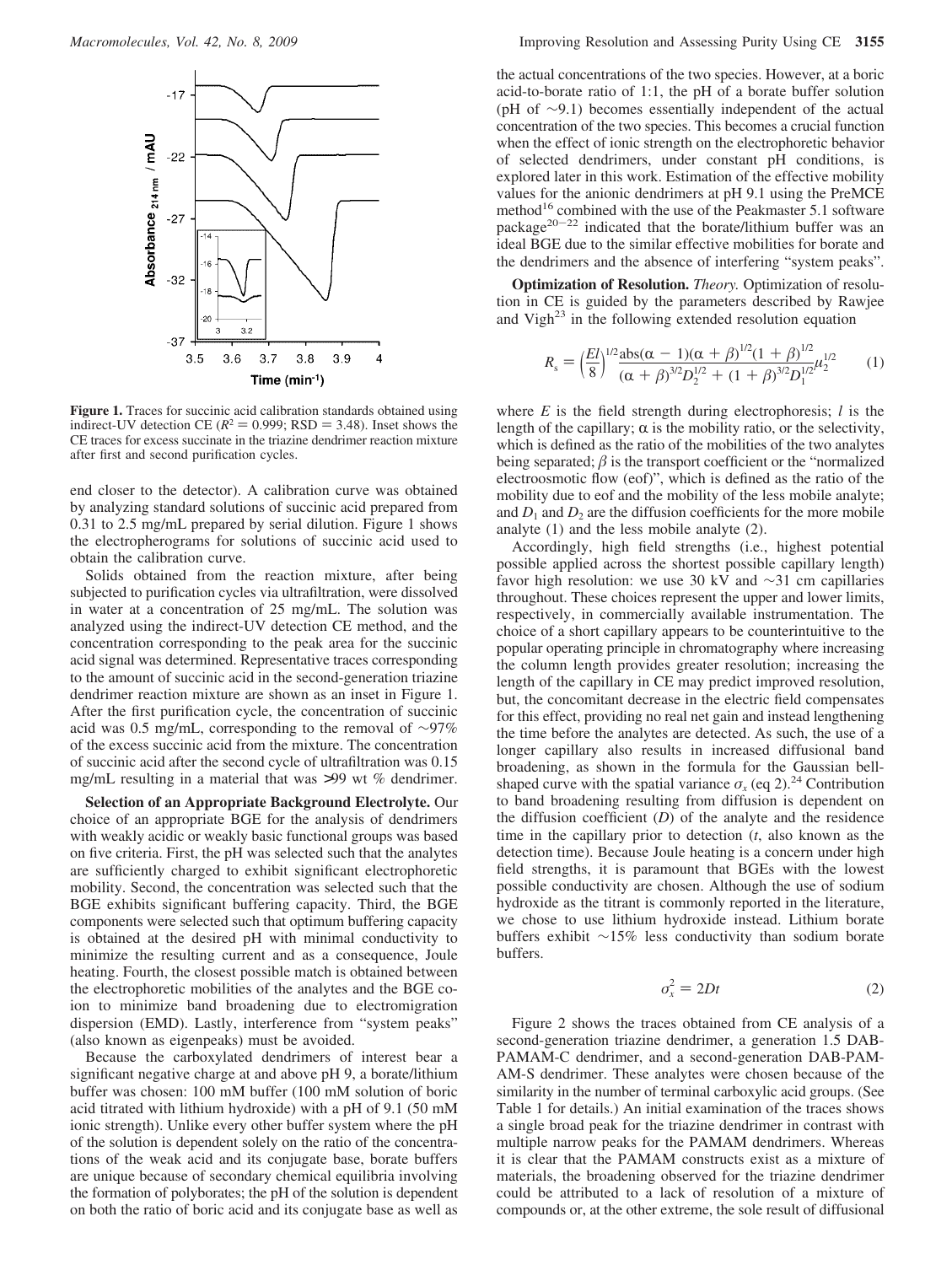

**Figure 2.** Electropherograms for second-generation triazine dendrimer (left), generation 1.5 DAB-PAMAM-C dendrimer (center), and secondgeneration DAB-PAMAM-S dendrimer (right). All runs were performed in positive-to-negative polarity (positively charged electrode at the injection end of the capillary).

**Table 1. List of Dendrimers Evaluated in This Study and Their Corresponding Number of Carboxylic Acid Groups***<sup>a</sup>*

| DAB-PAMAM-C          | DAB-PAMAM-S        | triazine |
|----------------------|--------------------|----------|
| G <sub>1.5</sub> 16  | G <sub>2</sub> 16  | G2.12    |
| G2.532               | G <sub>3</sub> 32  | G324     |
| G3.564               | G <sub>4</sub> 64  |          |
| G <sub>4.5</sub> 128 | G <sub>5</sub> 128 |          |

*<sup>a</sup>* In the case of the PAMAM dendrimers, the number of interior aliphatic amines is two less than the number of carboxylic acid groups. Triazines have no aliphatic amines. The number of carboxylic acid groups for PAMAM dendrimers is theoretical: structural defects can result in numbers less than the listed theoretical values.

broadening resulting from the longer time the analyte band remained in the capillary. Some insight is afforded by comparing time-corrected line widths. The width of a peak observed in CE at half-height  $(W_{1/2})$  is given by eq  $3^{24}$ 

$$
W_{1/2} = 2.354\sigma \tag{3}
$$

Combining eqs 2 and 3 yields a direct correlation between *W*1/2 and  $t$  (eq  $4)^{24}$ 

$$
W_{1/2} = 2.354(2Dt)^{1/2} \tag{4}
$$

By assuming an identical diffusion coefficient for the PAMAM and the triazine dendrimers, a correlation can be derived for the widths of the peaks of the different dendrimer sets and the corresponding time the peaks were detected (eq  $5$ ).<sup>24</sup> Quantitative assessment indicates that the apparent wider peak for the triazine dendrimer is justified by accounting for the additional diffusion as a result of a longer detection time;  $W_{1/2}$  for the triazine dendrimer peak at ∼3.3 min. should be, and is, ∼1.6 times wider than the  $W_{1/2}$  for the PAMAM peak detected at ∼1.2 min

$$
W_{1/2,\text{triazine}}/W_{1/2,\text{PAMAM}} = t_{\text{triazine}}^{1/2} / t_{\text{PAMAM}}^{1/2}
$$
 (5)

Whereas the difference in dispersity in these materials is evident, these preliminary analyses provide additional clues with regard to the materials. Because of slight variations in the eof that drives the analytes in a direction opposite to their electrophoretic migration, comparing the observed migration times is not valuable: the triazine dendrimer is not 1.6 times slower than the fastest component in the PAMAM series. However, an accurate assessment of migration velocities can be obtained by comparing the corresponding effective mobility values calculated from the migration times for the corresponding dendrimer peaks. The mobility value for the second-generation triazine dendrimer (having a maximum of 12 negative charges) is greater than those for the fastest component of the two PAMAM dendrimers, by <sup>∼</sup>10-20%, indicating that either the hydrodynamic radii for the corresponding PAMAM dendrimers is significantly larger than that of the triazine dendrimer or, in the case where the hydrodynamic radii are comparable, the partially protonated state of the amines in the PAMAM dendrimers at pH 9.1 diminishes the effective negative charge of the carboxylate groups to a value less than  $-12$ .

*-, Effect of Electroosmotic Flow on Resolution.* Equation 1 emphasizes the influence of the transport coefficient  $(\beta)$  on resolution, accounting for the amount of time the analytes spend under the applied electric field by means of the eof. The highest resolution between two charged analytes can be obtained when  $\beta = -1$  because it is under these conditions that the less mobile component is migrating with the same velocity and in the oncomponent is migrating with the same velocity and in the opposite direction as the eof. Efficient control of eof can be achieved by a variety of means, for example, by modifying the capillary surface using dynamic or permanent coating procedures, by changing the pH or the ionic strength of the BGE, and by the use of organic solvents. Figure 3 shows the effect of  $\beta$  on the separation of the second-generation triazine dendrimer and two PAMAM dendrimers with a similar number of carboxylate groups. Superficially, as  $\beta$  approaches  $-1$ , the traces appear to become worse as the signals become much traces appear to become worse as the signals become much wider. "Worse" is a result of band broadening due to the longer run times that are required for detection of all of the analyte components combined with the effect of lower linear velocity with which the analytes travel past the detector. However, closer inspection reveals, in most cases, a successful baseline resolution of observed peaks, which have been numbered arbitrarily in Figure 3 to facilitate inspection. The signal-to-noise ratio decreases because of the constant diffusion of the analytes. Converting the scale from time values to effective mobility values helps us to better visualize signals (Figure 4) and aides the tracking of peaks because unlike detection time, electrophoretic effective mobility values do not change with changes in eof.

The manipulation of  $\beta$  significantly improves resolution for the triazine dendrimers. Minor impurities indicated with "\*" and integrating to ∼3% time-corrected peak area with respect to the major component are resolved. These species display less negative charge than the major species (assuming similar hydrodynamic radii), which suggests that these could possibly belong to incompletely succinylated triazine dendrimers. Mass spectrometry is consistent with this observation. One or two minor lines attributed to dendrimers lacking a succinic acid group as well as loss of water attributed to imide formation can be observed in some batches. (See the Supporting Information for representative spectra.) For generation 1.5 DAB-PAMAM-C and second-generation DAB-PAMAM-S dendrimers, marked improvements in resolution were also observed. However, only slight improvements were observed in the next higher generation dendrimers of the respective sets. The electropherograms obtained for the PAMAM dendrimers show several species with very similar effective mobility values: some baseline-resolved species differ by only as much as  $0.3 \times 10^{-5}$  $\text{cm}^2$  V<sup>-1</sup> s<sup>-1</sup>, whereas "shoulders" with more similar mobility values are also observed. These indicate that the commercial PAMAM dendrimers analyzed in this study are highly disperse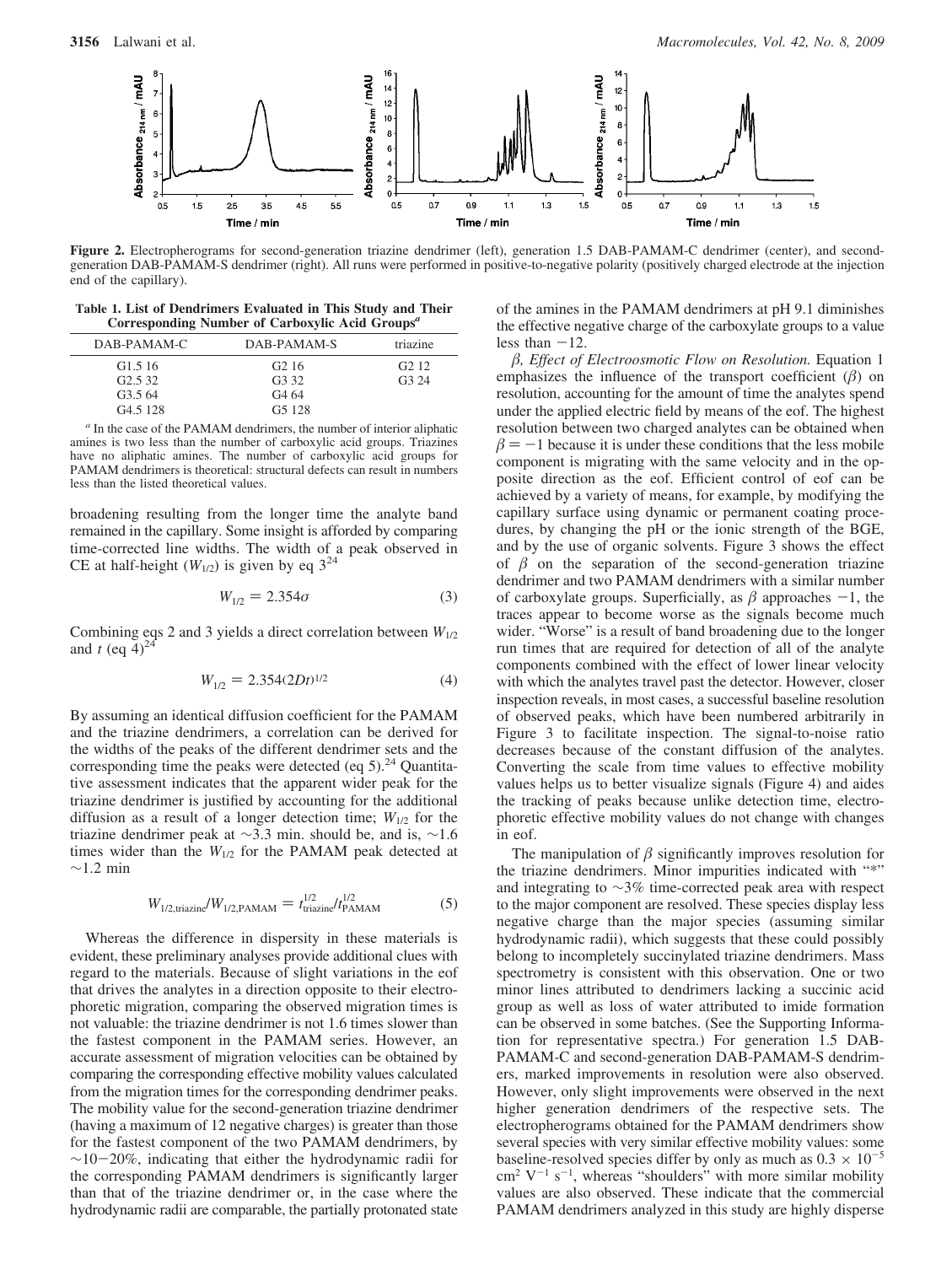

**Figure 3.** Electropherograms obtained for second-generation triazine dendrimer (top panel), generation 1.5 DAB-PAMAM-C (middle panel), and second-generation DAB-PAMAM-S (bottom panel) under different  $\beta$  values. The first peak in all traces is the neutral marker peak (DMSO). All runs were performed in positive-to-negative polarity, except for the traces with  $\beta$  values of  $-0.87$  and  $-0.88$  respectively, which were run in negative-to-nositive polarity. negative-to-positive polarity.



**Figure 4.** Electropherograms for second-generation DAB-PAMAM-S dendrimer on detection time (left) and effective mobility (right) scales. Trace with mobility scale was obtained using the Microsoft Excel software package.

mixtures of species with very similar charge-to-size ratios. Without identifying which of the peaks belongs to the dendrimer as structurally described on the label, it is difficult to infer clues to structural information for the remaining signals. Efforts to describe the observed signals further are currently ongoing.

R*, Ionic Strength* V*ersus Buffering Capacity.* Further resolution of components in the individual PAMAM dendrimer mixtures was attempted by affecting the mobility ratio  $(\alpha)$ through manipulation of parameters that influence the effective mobilities of the dendrimer species. Mobility values can vary strongly with ionic strength (*I*). An empirical expression has been reported<sup>25</sup> for the actual mobility of fully dissociated organic anions with charge numbers  $(z<sub>i</sub>)$  between two and six in the ionic strength range of  $1-100$  mM shown below as eq 6

$$
\mu/\mu_0 = \exp[-0.77(z_i)^{1/2}] \tag{6}
$$

where  $\mu$  is the actual mobility of the analyte and  $\mu_0$  is the mobility of the analyte at infinite dilution. Although a similar equation applicable to organic anions with higher charge numbers is not available in the literature, the general trend still holds true: increasing *I* decreases the actual mobility of the analytes. The influence of *I* on the actual mobility of the analyte increases with increasing charge number of the analyte. For example, in a mixture of components with a different number of carboxylic acids per component, the mobility of the component with the lowest number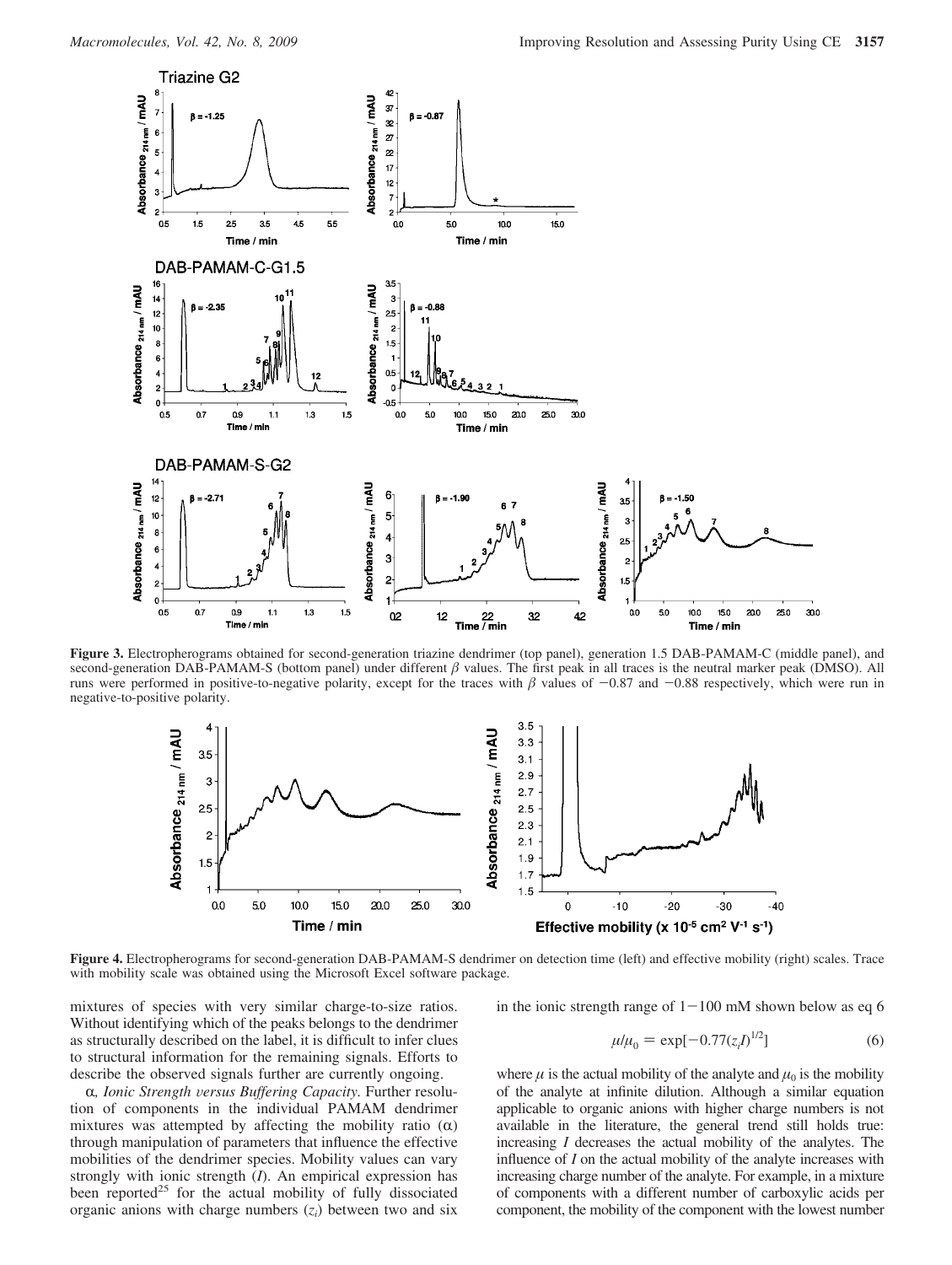

**Figure 5.** Electropherograms for the second-generation DAB-PAMAM-S dendrimer (top panel) and the second-generation triazine dendrimer (bottom panel) obtained using pH 9.1 borate/lithium buffers with different ionic strengths (*I*), as shown in the respective traces.

of carboxylic acids will decrease to a certain extent, but the mobility of the component with the highest number of carboxylic acids will decrease to a much greater extent. This difference causes a loss in resolution. Depending on the values of *I* and *zi*, the two peaks can ultimately comigrate. To enhance the resolution of components in PAMAM dendrimer mixtures, BGEs with the lowest possible *I* are ideal. However, because sufficient buffering capacity is also desired, an optimum BGE must provide sufficient buffering capacity without the unnecessary (and detrimental) excess in ionic strength. Therefore, analysis was done using borate buffer BGEs of different ionic strengths but the same pH values. (As mentioned earlier, for borate buffers, this is only true at pH 9.1).

Figure 5 shows the CE traces obtained for the secondgeneration DAB-PAMAM-S dendrimer and the second-generation triazine dendrimer, obtained using BGEs of different *I*. First, the trace for the DAB-PAMAM-S dendrimer obtained using the 20 mM borate buffer  $(I = 10 \text{ mM})$  shows one major component, along with a few minor impurities, indicating high purity. However, the trace obtained using the 100 mM borate buffer  $(I = 50 \text{ mM})$  shows the previously identified single component as a mixture of species with very close mobility values, suggesting that the 20 mM buffer did not provide the necessary buffering capacity in the previous run to show adequate resolution of components. Further increase in buffer concentration appears to decrease resolution, perhaps because of the effect of increasing ionic strength. Traces obtained for the second-generation triazine dendrimer under identical conditions further support the notion that a 100 mM borate buffer provided sufficient buffering capacity. However, unlike the peak for the DAB-PAMAM-S dendrimer, which resolved into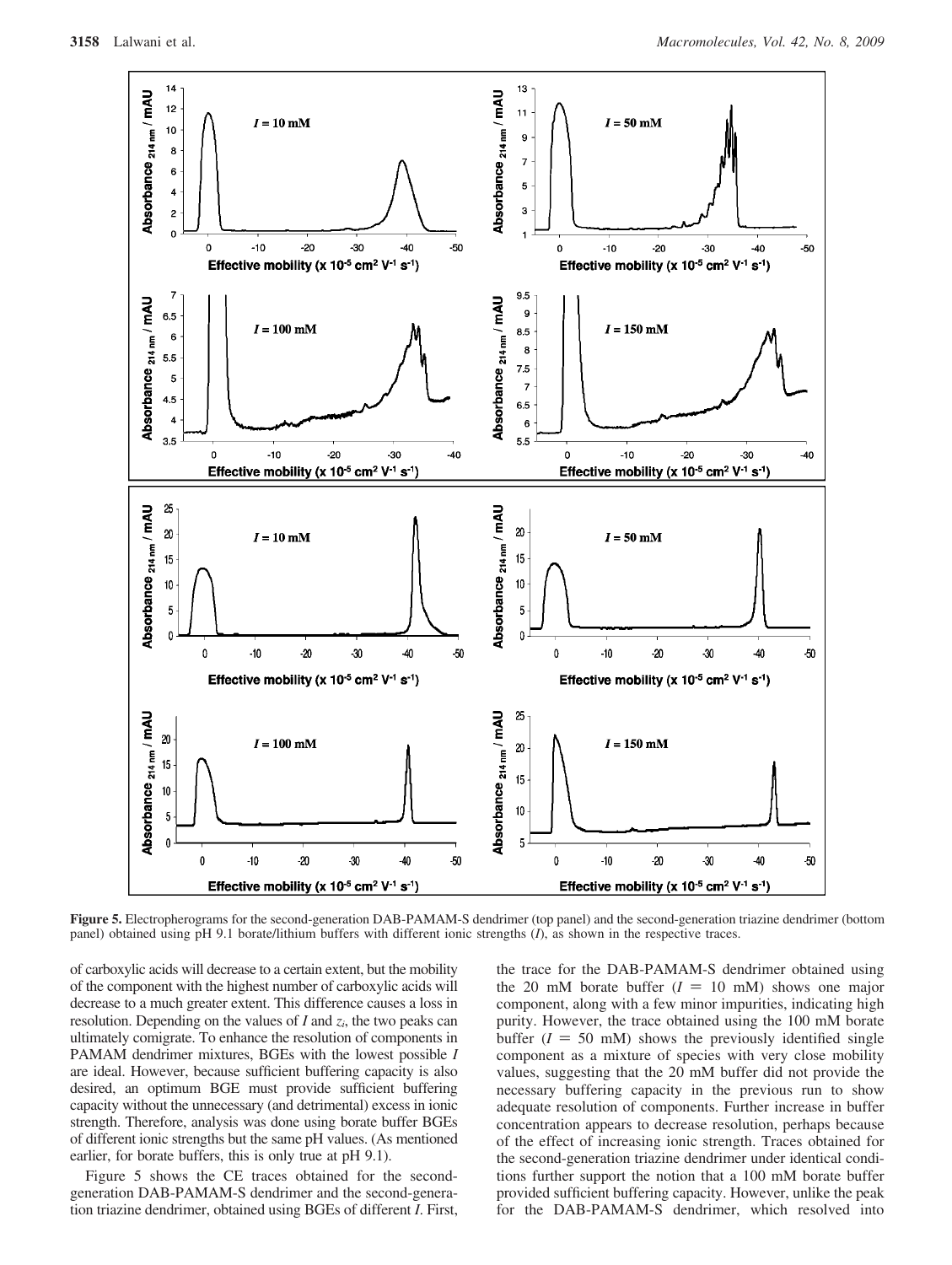

**Figure 6.** Electropherograms for the three dendrimer classes obtained using pH 9.1 100 mM borate/lithium buffer (left) and using pH 6.9 50 mM phosphate/lithium buffer (right). All traces were obtained in positive-to-negative polarity, except traces for triazine dendrimers using borate buffer, which were obtained in negative-to-positive polarity. The absorbance scale (Abs) is in milli-absorbance units (mAU) recorded at a 214 nm detection wavelength. Effective mobility scale  $(\mu_{eff})$  is in " $\times$  10<sup>-5</sup> cm<sup>2</sup>/V ·s" units.

multiple peaks, a single peak was consistently observed for the triazine dendrimer.

The measured effective mobility for the main component in the third-generation DAB-PAMAM-S dendrimer (electropherograms not shown) decreases by  $\sim$ 10% (from  $-39.8 \times 10^{-5}$  to  $-36.1 \times 10^{-5}$  cm<sup>2</sup>/V s<sup>-1</sup>) when the *I* is increased from 10 to 50 mM Increasing *I* from 50 to 100 mM decreases the mobility 50 mM. Increasing *I* from 50 to 100 mM decreases the mobility of the major component by  $\langle 1\% \rangle$  (which is within the range of error in the measurement of mobility values). When compared with values calculated using eq 6, the inability to predict these mobility values accurately indicates that the effective negative charge on these dendrimers at pH 9.1 is greater than six. Unfortunately, changing ionic strength did not lead to an improvement in the resolution of higher-generation dendrimers. (Data not shown.)

 $\alpha$  *as a Function of pH*. Just as  $\alpha$  can be optimized by identifying the appropriate *I* of the BGE to be used (because *I* affects effective mobility,  $\mu_{\text{eff}}$ ), for weak electrolytes,  $\mu_{\text{eff}}$  can also be altered by changing the pH of the BGE. The effective mobility of a weak electrolyte is given by the following equation

$$
\mu_{\text{eff}} = \mu_i X_i \tag{7}
$$

where  $\mu_i$  is the actual ionic mobility and  $X_i$  is the fraction of dissociation of the weak electrolyte. This equation can be extended to polyelectrolytes.<sup>26</sup> For purposes of analysis by CE, the value for  $X_i$  depends on the  $p_{i}X_a$  of the weak electrolyte, the temperature at which analysis is performed, and the pH and ionic strength of the BGE.

To probe the effect of pH on resolution of dendrimers, the three sets of dendrimers were analyzed using two phosphate/ lithium buffers: 20 mM buffer (pH 6.9;  $I = 40$  mM) and 50 mM buffer (pH  $6.9$ ;  $I = 100$  mM). Once again, the use of lithium hydroxide instead of sodium hydroxide here results in BGEs with ∼17% less conductivity. Comparison of peak resolution (as done previously with borate buffers) led to the conclusion that the 20 mM buffer did not provide adequate buffering capacity (data not shown), whereas the 50 mM buffer was sufficient.

Figure 6 shows the comparison of traces recorded using pH 9.1 (borate/lithium) and 6.9 (phosphate/lithium) BGEs for a series of PAMAM and triazine dendrimers. Enhanced baseline resolution for components of the second-generation DAB-PAMAM-S dendrimer mixture was achieved at pH 6.9 under favorable  $\beta$  conditions. The major component shown as a single peak in the third-generation DAB-PAMAM-S in the borate buffer also begins to separate out into a broad signal with evidence of underlying peaks with similar mobility values. Although no visual enhancement of resolution was observed for the higher generations of PAMAM dendrimers analyzed, quantitative analysis of the range of mobility values included within the major signal indicated an enhanced mobility ratio (α; e.g., Δ*μ* for generation 4.5 DAB-PAMAM-C analyzed using the borate buffer was  $3.7 \times 10^{-5}$  cm<sup>2</sup> V<sup>-1</sup> s<sup>-1</sup>, whereas using the phosphate buffer  $\Delta \mu = 8.5 \times 10^{-5}$  cm<sup>2</sup> V<sup>-1</sup> s<sup>-1</sup>). Additional information regarding the pK, values of the carboxylic acid information regarding the  $pK_a$  values of the carboxylic acid groups can be inferred from these observations.

Because  $\alpha$ , the mobility ratio, or the selectivity, is defined as the ratio of the mobilities of the two analytes being separated (analytes 1 and 2, where 2 is the slower analyte)

$$
\alpha = \mu_1/\mu_2 \tag{8}
$$

and mobility is proportional to the charge-to-size ratio of the analyte,  $\alpha$  can be related to charge state and eq 8 can be transformed into the following expression, where the symbol  $\leftrightarrow$  indicates proportionality

$$
\alpha \leftrightarrow (z_1/r_1)/(z_2/r_2)
$$

Assuming that the hydrodynamic radii of the two analytes are comparable, just as in the case of two dendrimer molecules of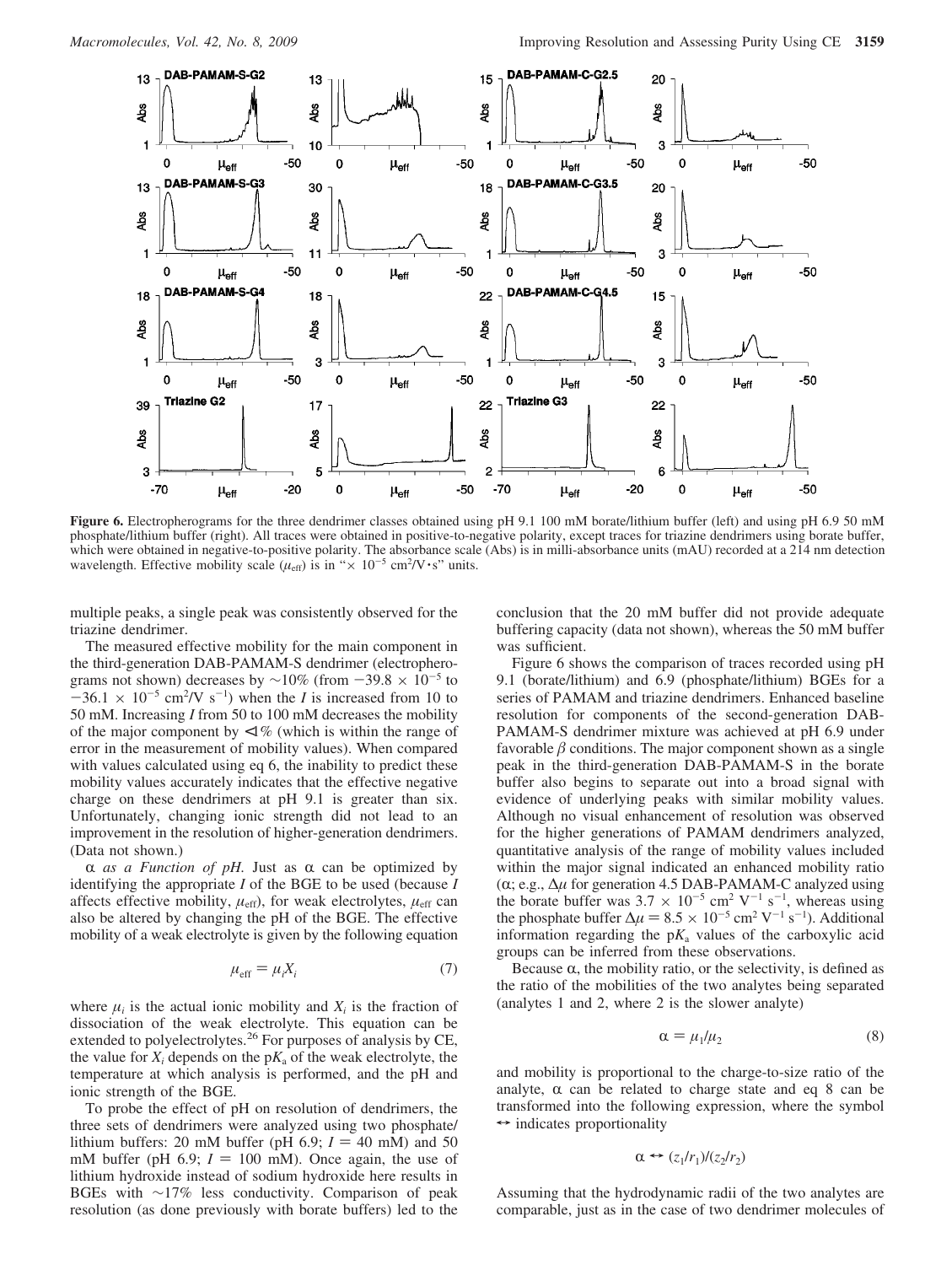

**Figure 7.** CE traces (top left) and corresponding MALDI-TOF-MS spectra for samples obtained during the monitoring of the succinylation of the second-generation triazine dendrimer:  $A = 0.25$  mol succinic anhydride/mol NH<sub>2</sub>;  $B = 0.5$  mol succinic anhydride/mol NH<sub>2</sub>;  $C = 0.75$  mol succinic anhydride/mol NH<sub>2</sub>;  $D = 1.0$  mol succinic anhydride/mol NH<sub>2</sub>.

the same generation and different in the number of succinic acid groups, this expression can directly relate  $\alpha$  to  $\zeta$ 

$$
\alpha \leftrightarrow z_1/z_2
$$

For the PAMAM dendrimers, the net effective charge of the dendrimer molecule at a given pH will be

$$
z_1 = z_1^+ + z_1^- \tag{9}
$$

where  $z_1^+$  and  $z_1^-$  are the effective cationic charge and effective anionic charge on the dendrimer molecule, respectively.

When a pH 6.9 BGE is used (instead of the pH 9.1 borate/ lithium buffer), a decrease in the effective mobility is observed resulting from an increase in the degree of protonation, as is expected for both PAMAM and triazine dendrimers. In addition, however, an unexpected increase in the mobility spread unique to the higher-generation PAMAM dendrimers is observed. A series of initial calculations for two hypothetical molecules, with p*K*<sup>a</sup> values for amines and carboxylic acids estimated on the basis of the works of Huang et al.,<sup>10</sup> Zhang et al.,<sup>27</sup> and Castagnola et al.,<sup>28</sup> suggests that the observed increase in the mobility spread is caused by a combined effect of differences in both the effective positive and effective negative charges on the two molecules. Structurally, this would translate to the fastest and the slowest molecule within the observed band having not only a different number of carboxylic acids, as earlier anticipated, but also a different number of aliphatic amines, possibly with correspondingly different  $pK_a$  values. A detailed investigation of this possibility requires a rigorous assessment of heterogeneity and purity of the cationic precursors to these anionic dendrimers using strategies similar to what has been done in this work.

The behavior of the triazine dendrimers however, is consistent with higher purity materials. Minor impurities, with less-negative effective mobility values compared with the major component, were still found to be reasonably resolved in the trace for secondgeneration triazine dendrimer (having 12 negative charges). The time-corrected peak areas for these minor impurities integrated to a similar corrected percent peak area, as previously observed

using the borate buffer. New trace level impurities with lessnegative mobilities than the major component were observed using the phosphate buffers in the analysis of third-generation triazine dendrimer (having 24 negative charges). In addition, the broadness of the peaks suggest the presence of species with differences in charge-to-size ratio that are smaller than those expected from the presence of incompletely succinylated derivatives. This hints toward our long-standing suspicion that triazine dendrimers tend to aggregate in aqueous solutions. Similarly, second-generation and generation 1.5 PAMAM dendrimers (having 16 negative charges) and third-generation and generation 2.5 dendrimers (having 32 negative charges) appear to be resolved, whereas higher generations (having 64 and 128 negative charges) escape resolution. Overall, these studies also set bounds on our confidence in employing CE to resolve impurities in dendrimer systems that vary slightly in their charge state.

To further evaluate the conditions developed and the hypothesis of high purity, we performed substoichiometric succinylations of the generation 2 triazine dendrimer while monitoring these reactions with CE and MALDI-MS. Figure 7 shows the results. The broad traces observed for traces *<sup>A</sup>*-*<sup>C</sup>* (0.25 to 0.75 equiv of succinic anhydride) are markedly different than the almost completely succinylated dendrimer in trace *D*. Analysis of these by MALDI-MS confirms a distribution of peaks. The shoulder on the left edge of *D* suggests the presence of impurities. The MALDI-MS trace shows a tiny line above noise corresponding to one succinate missing. Overall, we infer that the synthesized triazine dendrimers reported here have purities of ∼95%.

### **Conclusions**

CE shows broad utility during the characterization of lowgeneration anionic dendrimers that might be extended for use in the assessment of purity and the assessment of batch-to-batch reproducibility during synthesis. The conversion of the time scale in obtained electropherograms to an effective mobility scale allows for a more accurate evaluation of data. Resolution obtained from CE analysis is dependent on several interdepen-